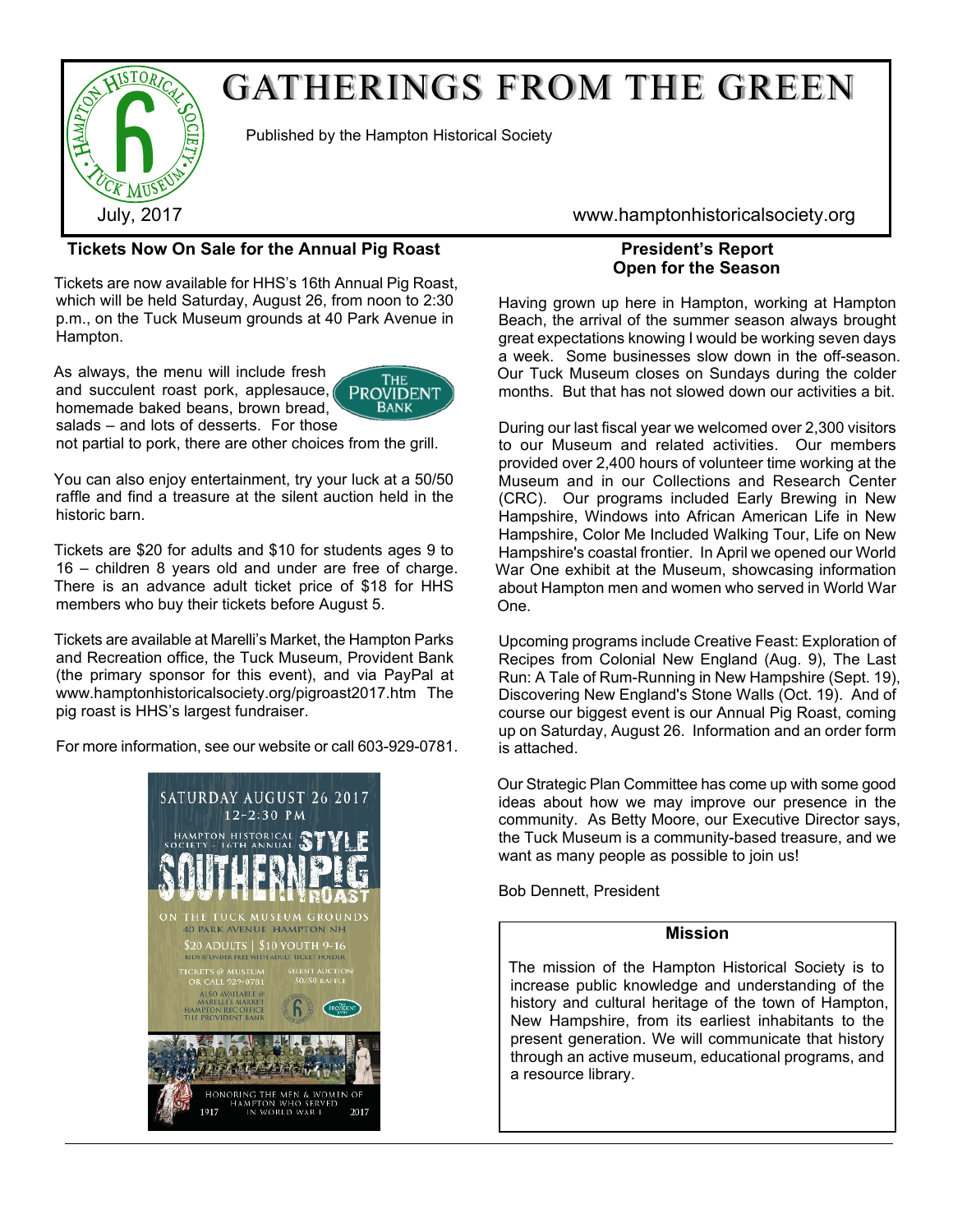## **Book Signing and Video at the Miss Hampton Beach Pageant**

"Like fried dough, henna tattoos, and the arcade, choosing a queen to represent Hampton Beach has always been an important part of the summer rituals at this popular seaside resort." So says author Cheryl Lassiter about the documentary film and book *The Queens of Hampton Beach New Hampshire*.



The Miss Hampton Beach Pageant 2017 will take place on Sunday July 30th at 2 p.m. on the Seashell Stage.

On that Sunday the authors Cheryl Lassiter & Karen Raynes will be signing their book, and the video about the Queens of the Beach will be showing at the Seashell Pavilion from 11 a.m. to 2 p.m.

The film and book tell the history of one hundred years of the Carnival Queens and the Miss Hampton Beach Pageant 1915-2015.

The authors are grateful for the support of the State of New Hampshire Department of Resources and Economic Development, Division of Parks and Recreation (special thanks to Brian Wilson & Marianne Chaisson!); and the Hampton Historical Society/Tuck Museum.

Be a part of this iconic beach tradition by cheering on the Queen contestants, purchasing a book, and viewing the video. The book is also available for purchase at Marelli's Market, The Tuck Museum, and on Amazon.com.



### **Major Research Addition to HHS Website: Town of Hampton Personal Property Books**

HHS has recently added valuable research documents to its website - 23 hand-written and type-written books called the "Personal Property Books."

The Town of Hampton kept public records of personal transactions by residents throughout the years (we have records from 1837 through 1974) - leasing cottages;<br>purchasing automobiles; automobiles; purchasing expensive appliances for businesses; etc.



Why did the town do this? The law back then required residents to register their personal property (including vehicles, livestock, etc.) because the law required them to pay tax on all property. This was a means to track who owned what in order to assess the value, much like the real estate taxes we pay now.

These old books were being discarded in 2008, so the town offered them to the Hampton Historical Society.

Since then, these 27 volumes have been stored at HHS, but rarely read or even opened due to their poor condition and large size. But now we have indexed all 27 of them and "digitized" (i.e. photographed) 23 of them. They are a unique resource into family histories, historic trends and pricing, hotel and restaurant supplies, etc.

To make them more accessible and just let more people know about them, we have put them on this website, with the town's permission. There is a link to them at the top of our Research and Genealogy page:

<http://www.hamptonhistoricalsociety.org/genhist.htm>

Know all filen by these Pres Konn all filen by firent Preuent heavy of the follow and other collection would be a property of the collection of the collection of the collection of the collection of the collection of the collection of the collection of the collection of the collection Burgar and so as seems woulder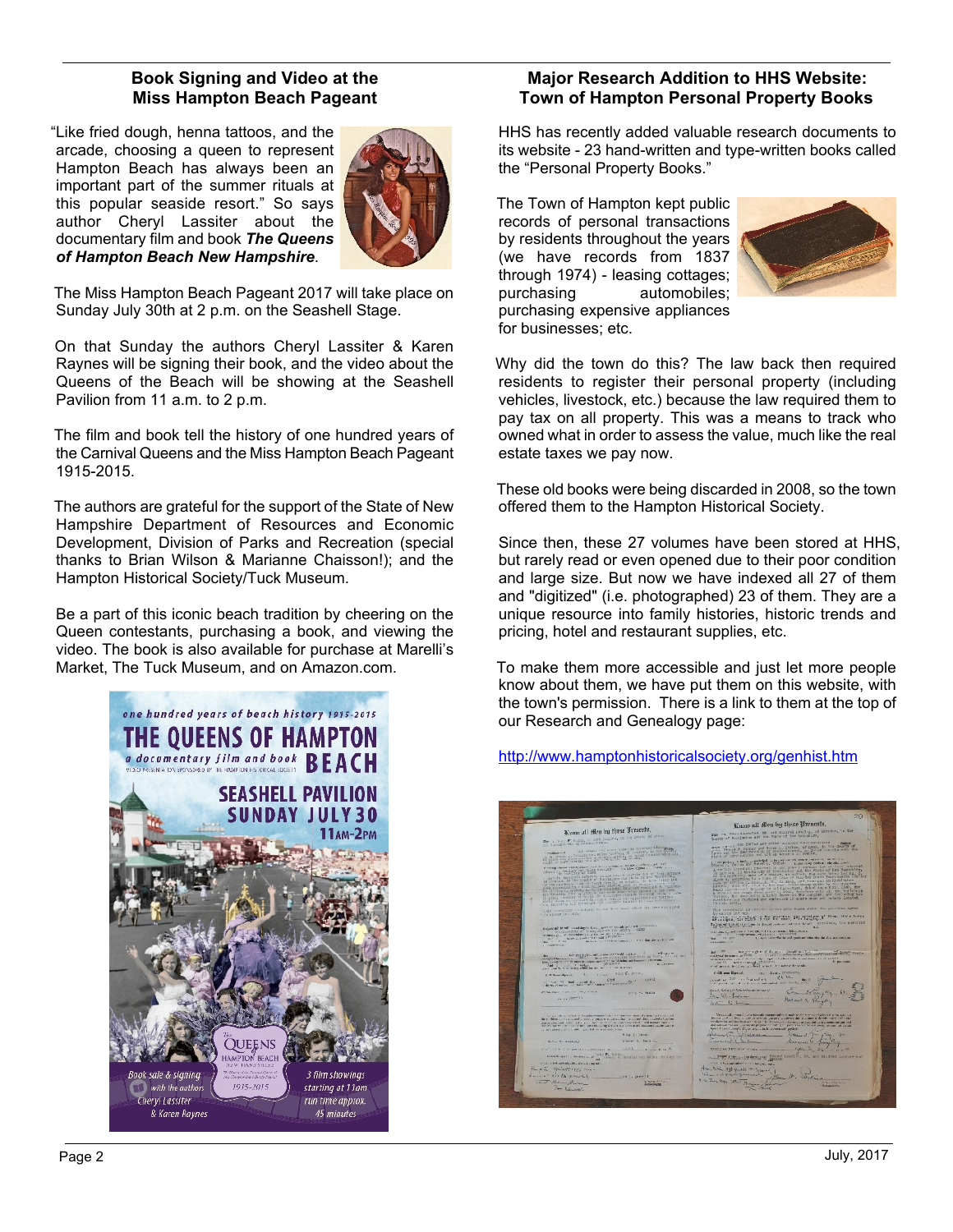## **Board of Trustees; Officers**

#### **Officers**

President - Bob Dennett Vice President - Karen Raynes Secretary - Kate Pratt Treasurer - Ben Moore

#### **Trustees**

Rusty Bridle Blake Chichester Gary Grashow Rick Griffin Rich Hureau Dyana Martin Kathy McLaughlin Linda Metcalf Joshua Silveira

## **We thank these members who have donated to the annual fund since our last newsletter.**

234 Lafayette Road Realty LLC Edward and Annie Atwood Edward Baechtold and Patricia Swank Helena and Burley Barthell Berkley Bennett William and Mary Buddenhagen Gislaine Cadagan Lois and Walter Demers Robert Dennett Mr. & Mrs. Gerald Dignam Larry and Kathy Feltz Judith A. Geller Jenny Iverson Ann Justin Sandra M. Kent Julie Malvone Jack Manning Terry Marinos Sandra VanHorne Marston A. Thomas McGowan Lucie Boucher Miller Mr. & Mrs. Byron Moe

Carol Moore Chip and Mary Ann Moynihan Chris and Eileen Nevins Becky Peach Barbara Renaud George & Patricia Rodan Carol and Kevin Rodenberg Maureen Schneider Diane E. Shaw Laurie Siergiewicz Mitchell A. Skinner Ginny Smith Mr. & Mrs. Jerry Sterritt Howard Stiles Judith and Bruce Theriault Mathew Tipton John & Carolyn Tomlinson The Wallace Family Beverly Ward Todd and Susan Waskelis Rodney & Susan Watterson



**See the World War I exhibit, currently at the Tuck Museum!!**